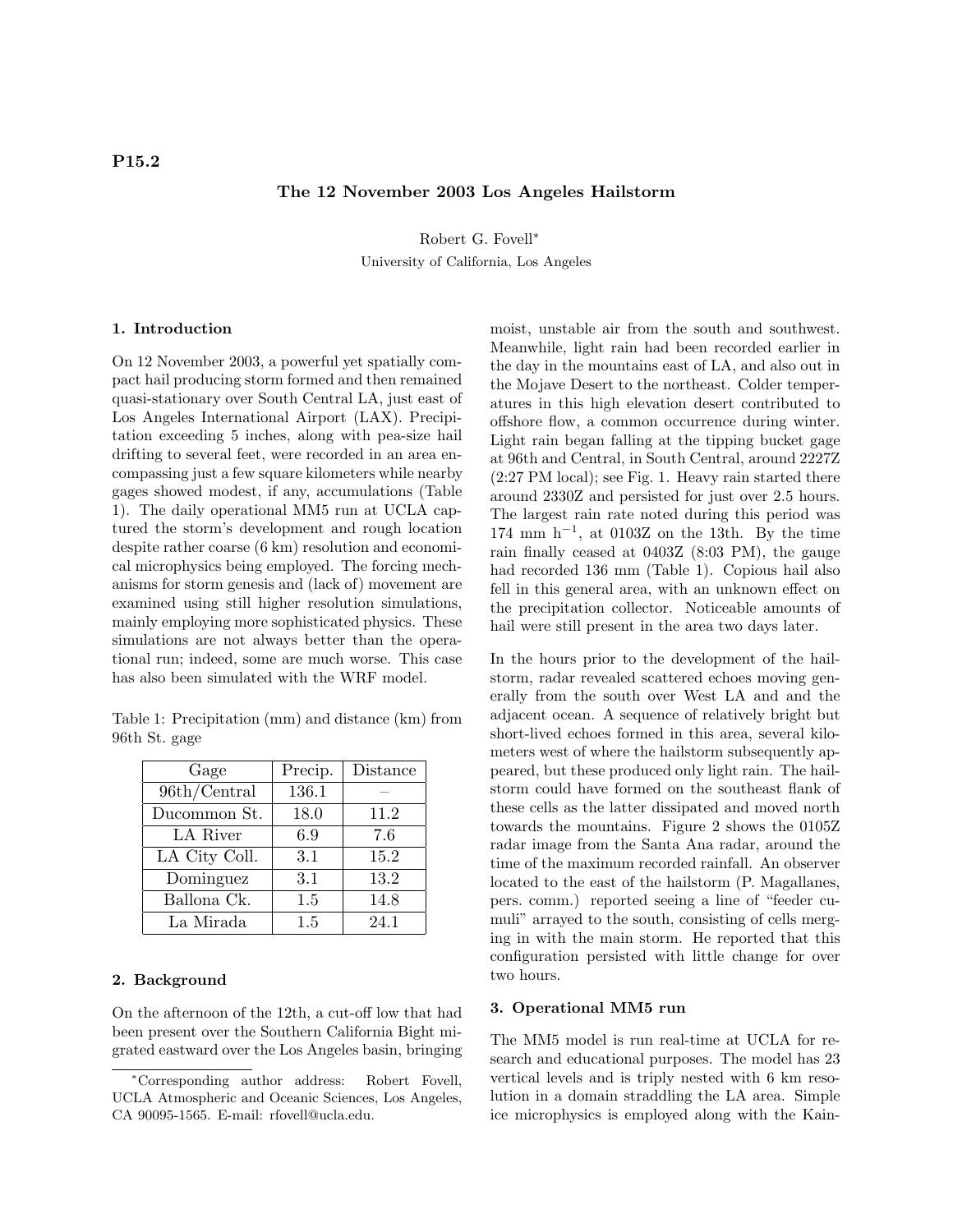Fritsch 2 cumulus parameterization in the two coarser meshes. The MRF planetary boundary layer (PBL) package is used. Initial and boundary conditions are provided by the 40 km Eta gridded product, and integration commenced from a cold start at 12Z (4 AM).

Precipitation accumulations in the operational run's 6 km domain are shown in Fig. 3. A prominent bullseye in rain rate is seen in the LA basin, south and west of the mountains that surround the area. Compared to the observations, the maximum precipitation is underpredicted (by 41%) and located too far to the east. In the model, rain started after 0100Z (5 PM), later than observed, in the foothills south of Pasadena. Precipitation increased through 0500Z as the convection migrated slowly to the southwest, closer to where the actual storm became anchored. As rainfall waned thereafter, the precipitation center retreated eastward. Despite position and timing discrepancies, this forecast is judged to be fair to good, particularly considering how rare storms of this magnitude and compactness are over the lower elevation portions of the LA basin.

# 4. Higher resolution MM5 runs

Encouraged by the success of the operational run, higher resolution simulations of this case were attempted. Four telescoping, two-way nests were used, with the finest (1 km) mesh placed over the lower elevation section of the LA basin. Domains 3 and 4 are shown in Fig. 4. The best simulation generated thusfar employed Reisner 2 microphysics without any cumulus parameterization, even in the 27 km outermost domain. The precipitation accumulation from this simulation is shown in Fig. 5. Rainfall is still underestimated, and the model did not predict any precipitating ice at the ground<sup>1</sup>. However, there is a precipitation maximum much closer to the location where the actual hailstorm became stationary. The radar estimated storm total rainfall through 0415Z is shown for a roughly similar area in Fig. 6. The observed and predicted patterns bear some resemblance.

This higher resolution model simulation appears to have created a precipitating storm in the LA basin for a different reason than the operational run. In this simulation, precipitating convection cropped up near the Puente Hills (see the northeast quadrant of Fig. 7) before 2230Z (2:30 PM), possibly the result of the outflow from an earlier and weak storm located farther to the east. The more substantial outflow from this storm subsequently spread westward, reaching the South Central area by 0130Z. Convection was initiated along this boundary shortly thereafter. However, though the outflow continued to propagate, the convection remained essentially stationary over the region of initiation. Figure 7 displays the situation at 0230Z; the readily visible cold outflow has reached the coastline west of the principal model convection by this time.

Figure 8 tracks the CAPE field as it approached the Puente Hills. The relatively high CAPE (up to  $\approx$ 1000 J) arrived there by 2230Z, the second time shown, initiating the convection mentioned above. By the third time (0030Z or 4:30 PM) that convection's cold outflow was starting to oppose the further inland penetration of the high CAPE air, and indeed started pushing it back towards South Central. As in the operational run, the South Central convection was unrealistically late, only appearing during dusk; at this time, the actual storm was already declining in strength. This probably had a deleterious impact at least on simulated storm strength since the inflowing air's CAPE declined rapidly as the lower troposphere cooled after sunset.

Why did the model develop convection in the west LA area so late? If the actual storm was also triggered by previous convection in the eastern portion of the basin, it is likely that activity was also delayed in the model. As mentioned earlier, there was precipitation to the east and northeast earlier in the day, and a station at Whittier – located just west of the Puente Hills, 24 km east of the 96th St. gage – recorded the passage of a front-like feature around 2100Z (1 PM; see Fig. 9). In the model, the mesoscale cold front seen on Fig. 7 did not pass Whittier until about 0000Z, three hours too late.

Further, the high CAPE air did not progress towards the LA area until after 1830Z (10:30 AM), when the previously strong offshore flow began to abate. The model's offshore flow may have been too strong or started weakening too late, or perhaps the cut-off low's movement into the area was too slow. It is possible that the early afternoon convection in West LA accelerated or augmented the hailstorm; that was completely missing in the MM5 simulations.

When this high resolution simulation was rerun without domain #4, no precipitation occurred over the

<sup>&</sup>lt;sup>1</sup>An ARPS cloud model storm made with a sounding extracted from this MM5 run was a very prodigious hail producer. That simulation employed microphysical alterations discussed in Wakimoto et al. (2004)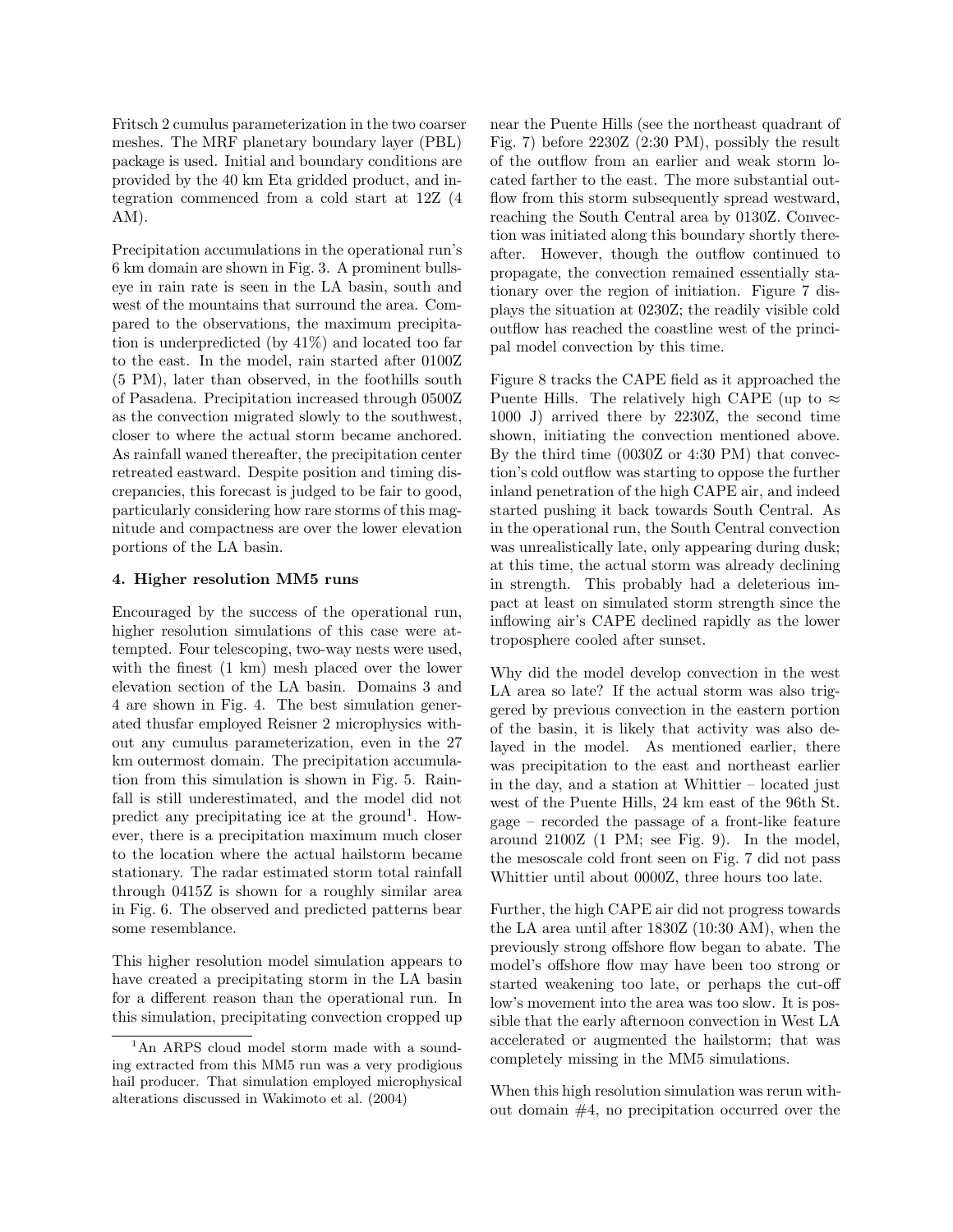South Central area at all. Without the 1 km nest, the Puente Hills cannot be resolved, and the early afternoon convection made its appearance still farther to the east. When the high CAPE air entered into the basin, it flowed without impediment up against the San Gabriel mountains to the north instead of becoming lifted over South Central. An otherwise identical simulation that employed the less sophisticated simple ice microphysics used in the operational run also managed to generate precipitation almost everywhere except in South Central (Fig. 10). Again, the bulk of the rainfall occurred on the slopes of the San Gabriel mountains.

# 5. WRF simulations

A simulation made using version 2 of the WRF model will now be described. This run utilized a single domain at 3 km resolution along with stock Lin et al. microphysics and the YSU boundary layer parameterization. This simulation was also initialized with the 40 km Eta model product with a cold start at 12Z.

Figure 11 shows the CAPE and 10 m wind fields at six times spanning the event. As in the MM5 run, relatively strong offshore flow was noted early in the day, with a region of convectively favorable air lurking offshore. The WRF simulation, however, quickly generated a fair amount of rainfall in the Mojave Desert (northeast of the LA basin) and intervening mountain ranges [panels (b) and (c)]. This helped maintain and intensify the offshore winds, at a time of day in which those winds are usually decreasing in strength. The collision of the offshore winds with the high CAPE air apparently initiated some shortlived convection just offshore of Malibu and West LA around 2100Z (1 PM). Radar imagery from this time (Fig. 12) shows echoes both in the Mojave and along the coast in Malibu.

The model also produced some convection over West LA, just inland from the coastline. As alluded to earlier, radar echoes did appear there about 40 min after the time of Fig. 12. Precipitation in the LA basin began in earnest around 2300Z (3 PM), roughly coincident with the onset of heavier rainfall at the 96th St. gage. Figure 11 shows the precipitation remained localized over the western LA basin [panel (e)] and declined with the CAPE into the evening hours [panel (f)].

As in the MM5 simulation, prior convection occurring to the east of the hailstorm location appears to have played a major role in determining the location and timing of the afternoon storm. In this WRF run, however, the crucial precipitation was that falling in the Mojave and mountains to the northeast rather than the nearby (and essentially unresolved) Puente Hills. As shown in Fig. 11, the winds remain easterly over West LA until midafternoon. That had the effect of keeping the high CAPE air from progressing inland. Convection is initiated, however, as the northerly flow to the south of the hailstorm location finally succeeded in bringing the high CAPE inland to the South Central area. That occurred in the interval between Figs. 11c and d.

The importance of the prior convection in keeping the high CAPE air at bay in this WRF run is demonstrated in Fig. 13. This figure presents the results of two additional WRF simulations employing the simpler Kessler "warm rain" microphysics for convenience. For the right-side panels, however, cloud-torain autoconversion was deactivated, precluding the development of precipitation. While the standard Kessler run looks quite comparable to its Lin microphysics counterpart (Fig. 11), the removal of the precipitation process had a dramatic impact on the results. Without evaporation cooling in the mountains and Mojave Desert, the offshore flow weakened during the morning hours, removing the obstacle that kept the high CAPE air over the ocean. Instead, by 2100Z, the convectively favorable air had reached the mountains ringing the northern portion of the LA basin. Had autoconversion been activated at this time, precipitation would undoubtedly have fallen in the higher elevations rather than over the flatter region to the south.

A more detailed intercomparison of the MM5 and WRF simulations with the observations and each other is in progress.

#### 6. References

Wakimoto, R. M., H. V. Murphey, R. G. Fovell, and W.-C. Lee, 2004: Mantle echoes associated with deep convection: Observations and numerical simulations. Mon. Wea. Rev., 132, 1701-1720.

Acknowledgments. This work was supported by NSF grant ATM-0139284.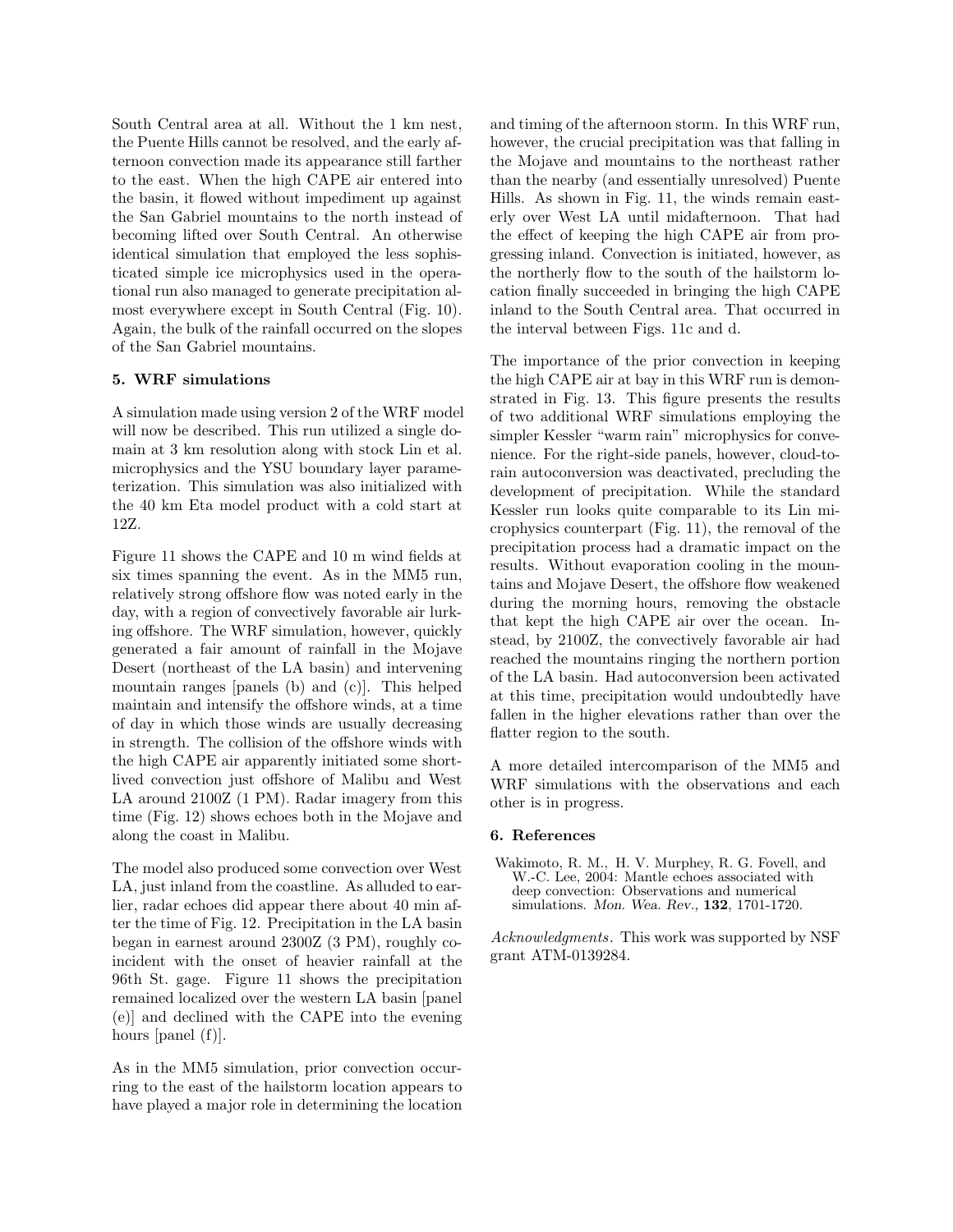

# LA/96th raingauge

Fig. 1: Time series from the rain gage at 96th and Central, the closest gage to the storm's center.



Fig. 2: KSOX radar image for 0105Z 13 Nov 2003. The circled echo was by far the brightest on the image.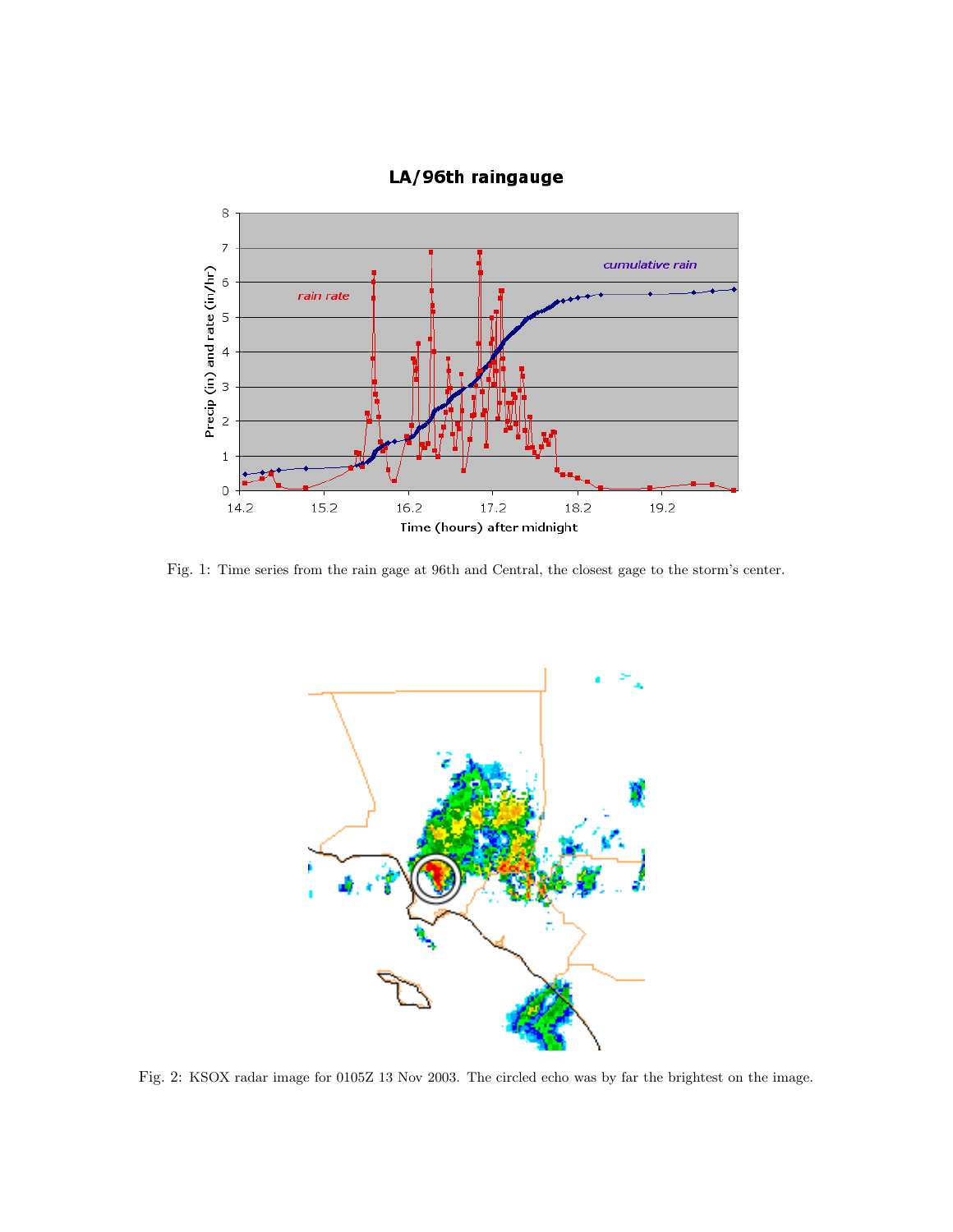

Fig. 3: Precipitation accumulation in 6 km domain in the operational MM5 run. Maximum value: 80 mm. Topography field shaded.



Fig. 4: Topography of domain 3 from the higher resolution MM5 runs. Location of the 1 km nest is indicated.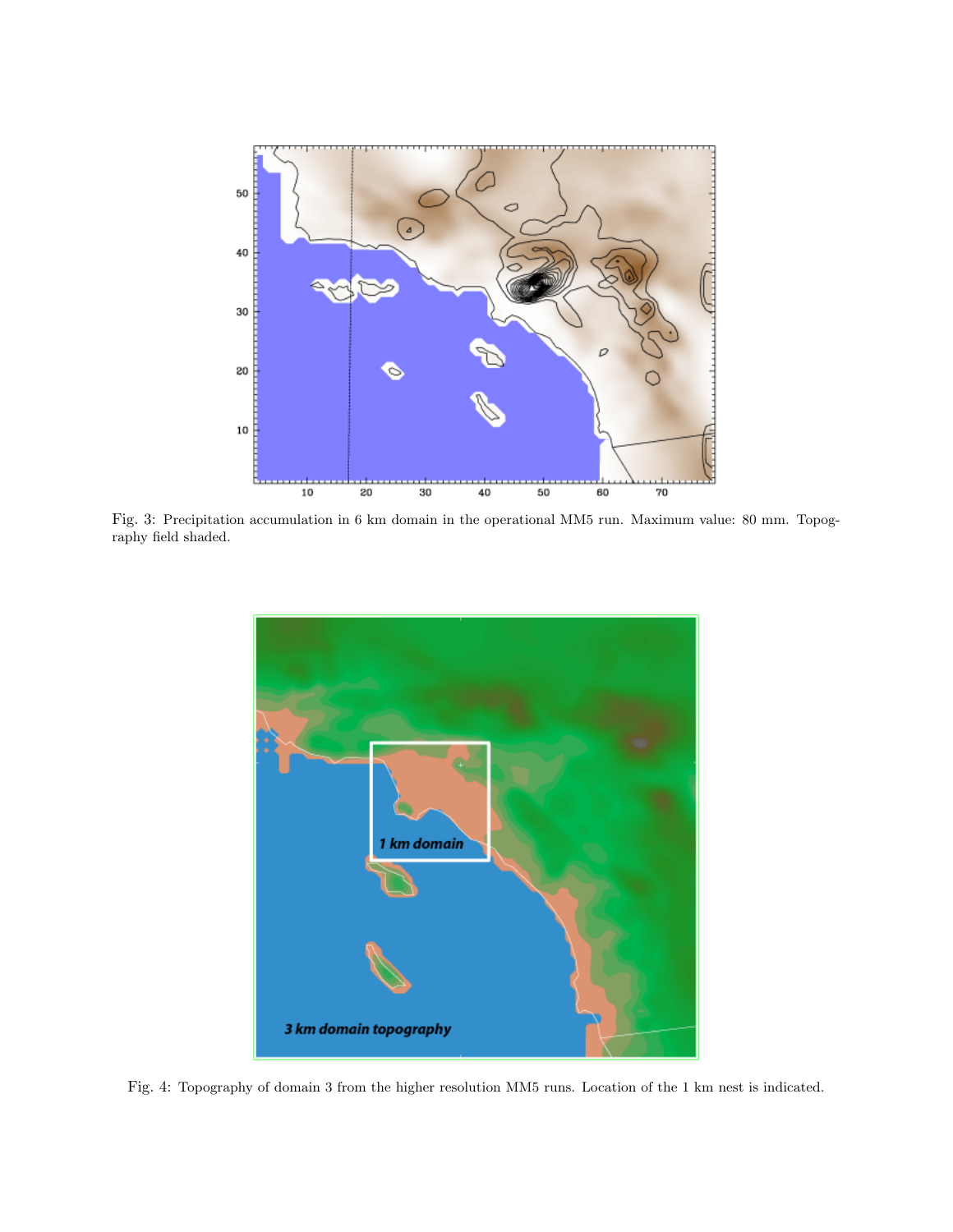

Fig. 5: Precipitation accumulation (mm) in the higher resolution MM5 run's 1 km domain of a four-nest run employing Reisner 2 microphysics.



Fig. 6: Radar estimated storm total rainfall from the KSOX radar by 0415Z. Precipitation exceeded 5 inches in white area.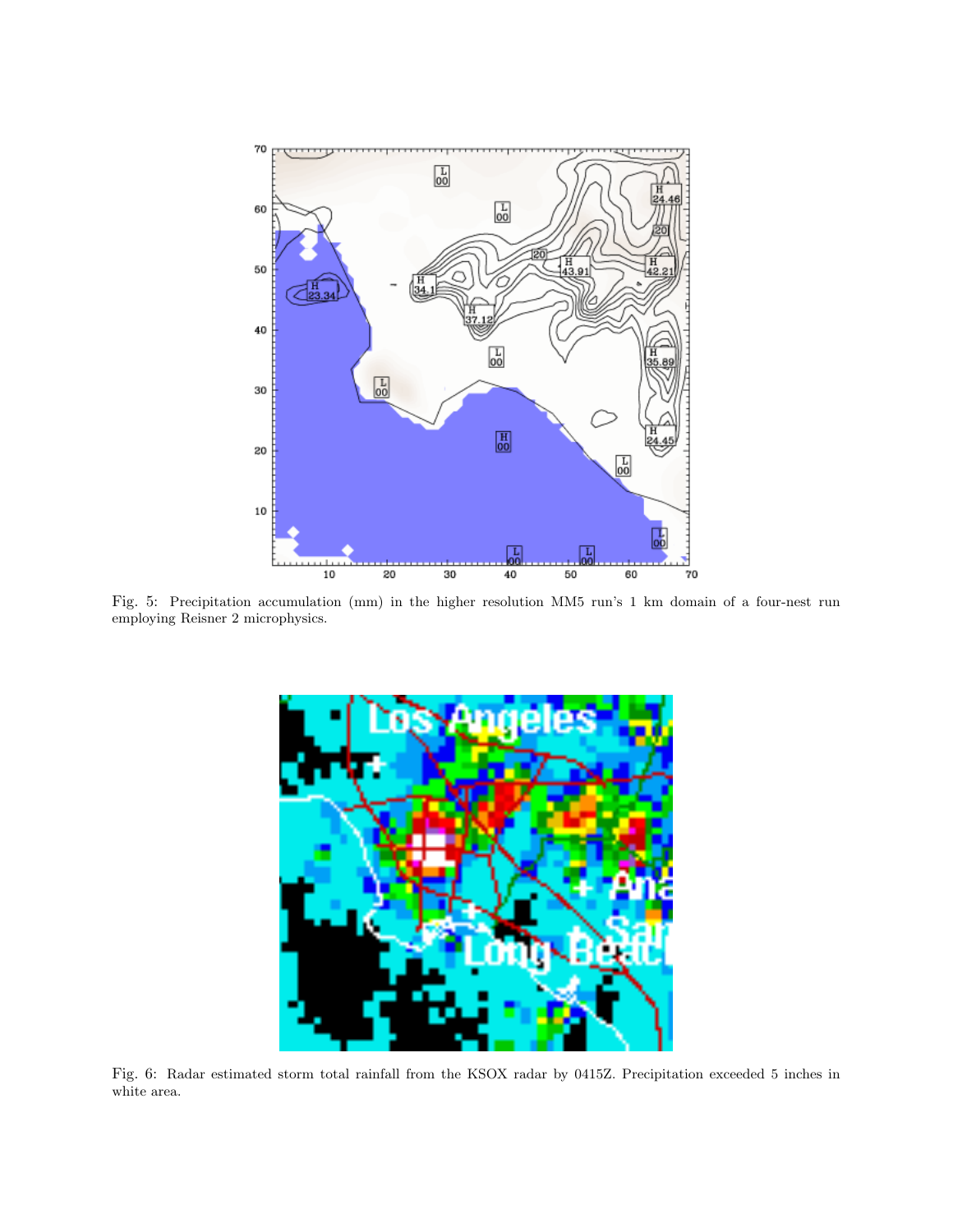

Fig. 7: View of the high resolution MM5 run's 1 km domain at 0230Z. Colored field is surface temperature. White contours: last 15 min precipitation accumulation; black contours: terrain. Vectors show 10 m winds.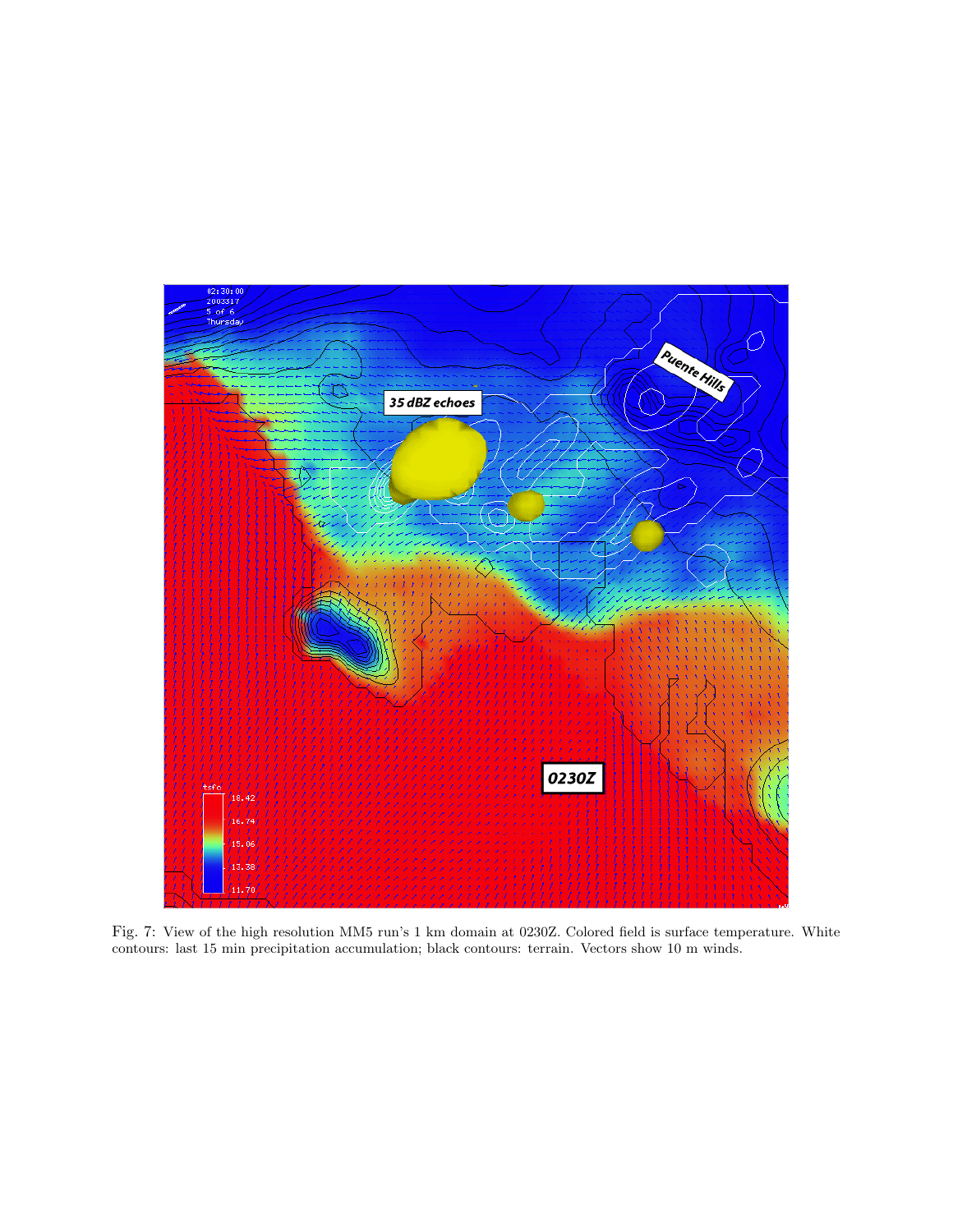

Fig. 8: CAPE (colored field) distributions and 10 m winds (every third gridpoint) for 2030, 2230 and 0030Z from the higher resolution MM5 run's 1 km domain. Black contours show vertically integrated non-precipitating water (2 mm interval). Topography depicted with grey 200 m contours.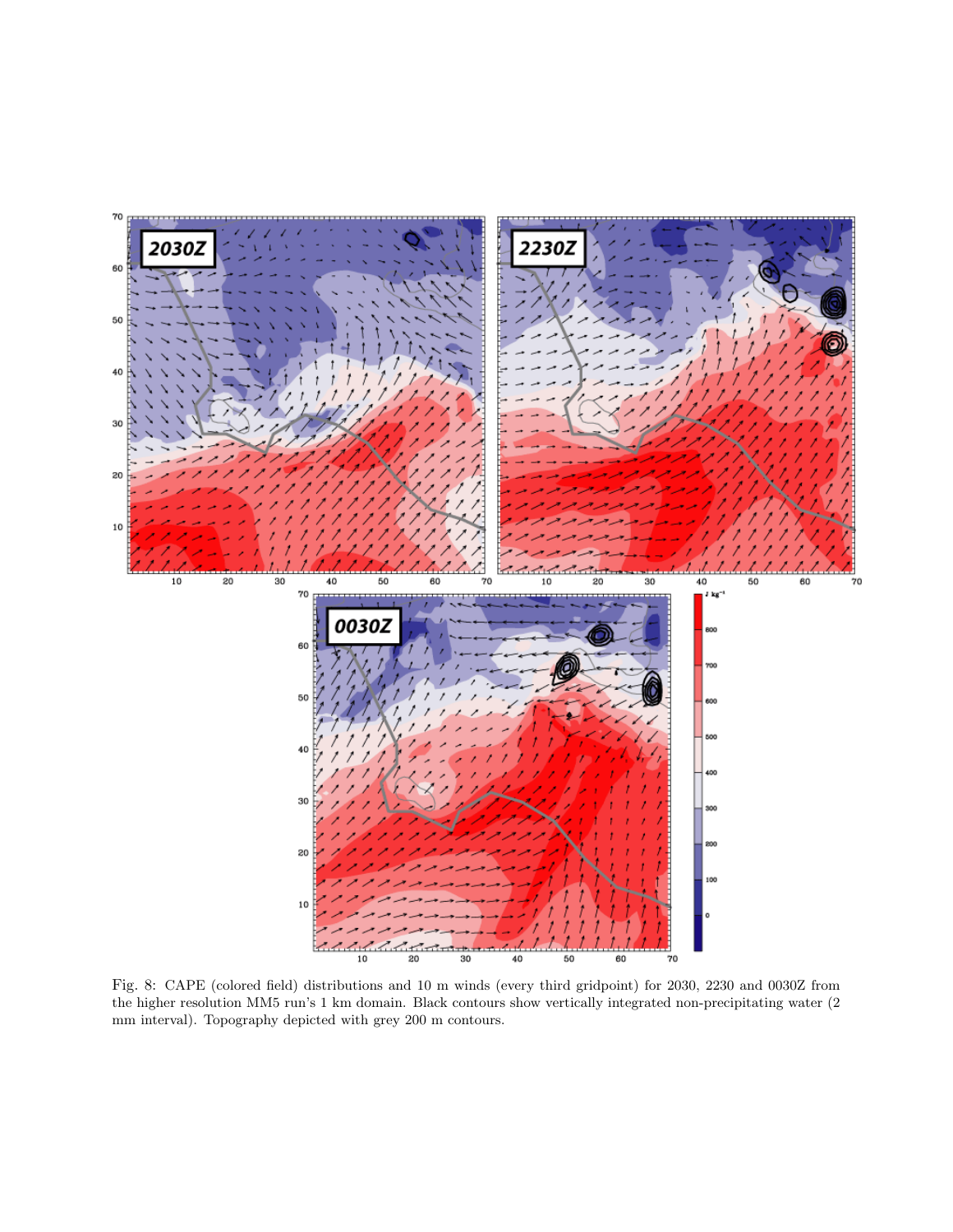

Fig. 9: Time series of temperature and pressure at Whittier, located east of South Central.



Fig. 10: As in Fig. 5, but for a run with simple ice microphysics. The "X" indicates roughly where the observed rainfall maximum was.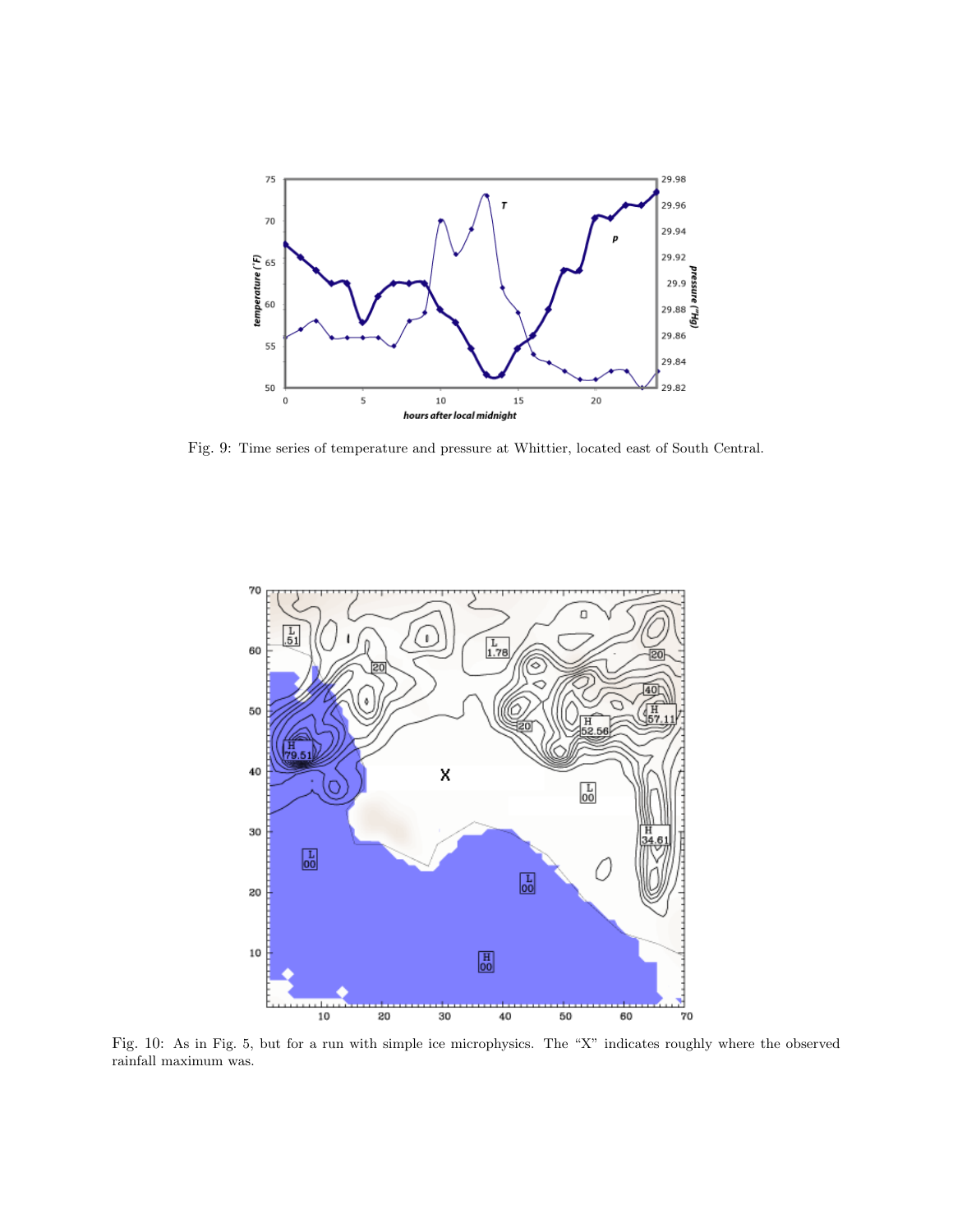

Fig. 11: CAPE distributions (colored field) and 10 m winds (every fourth gridpoint) from a 3 km WRF simulation at six times. Black contours show rainfall accumulations during previous three hours; 3 mm interval. 200 m topographic contours in grey. Only a portion of the domain is shown.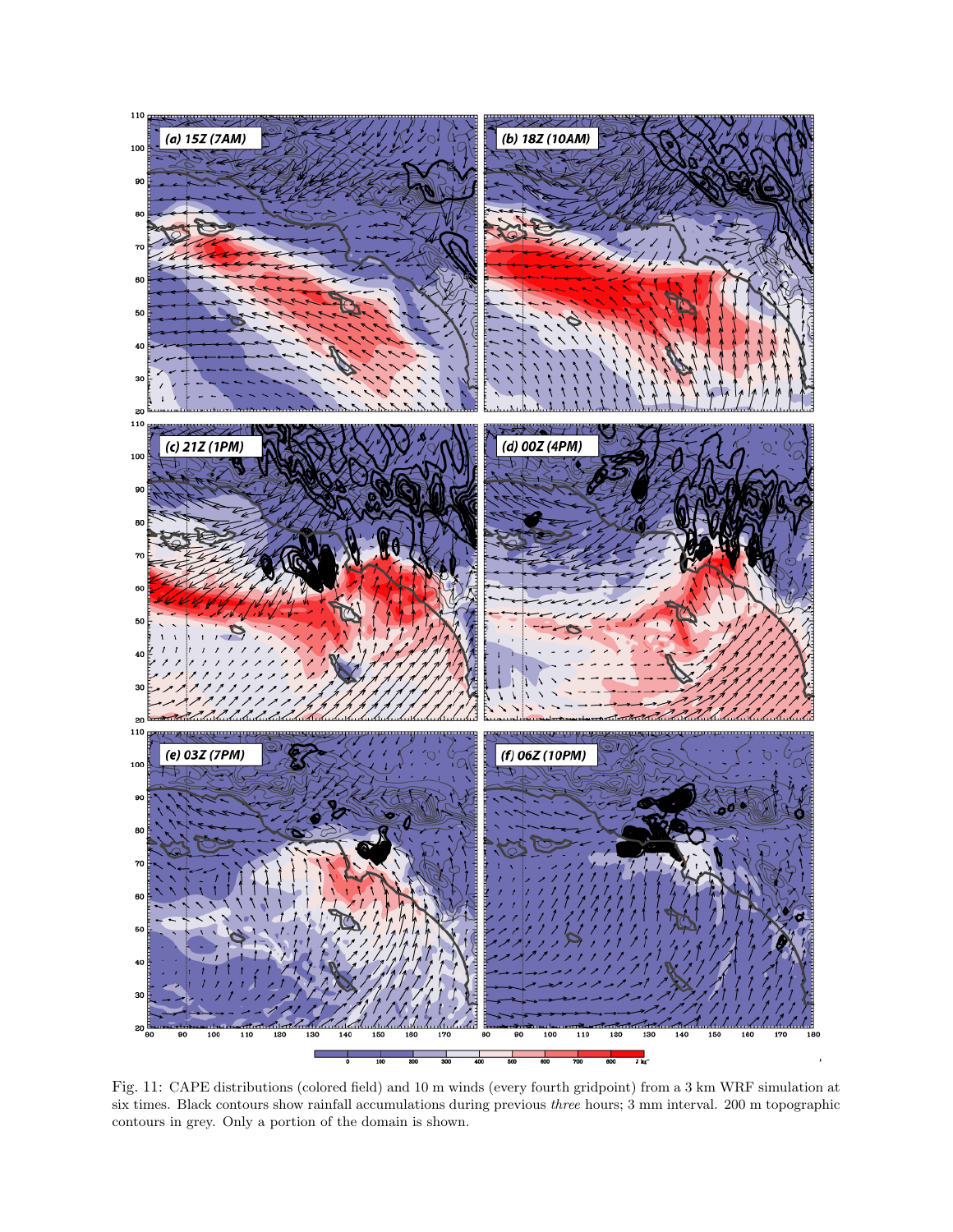

Fig. 12: KSOX radar image shown at 1904Z (11:04 AM). Note echoes along Malibu coast and in the Mojave Desert.